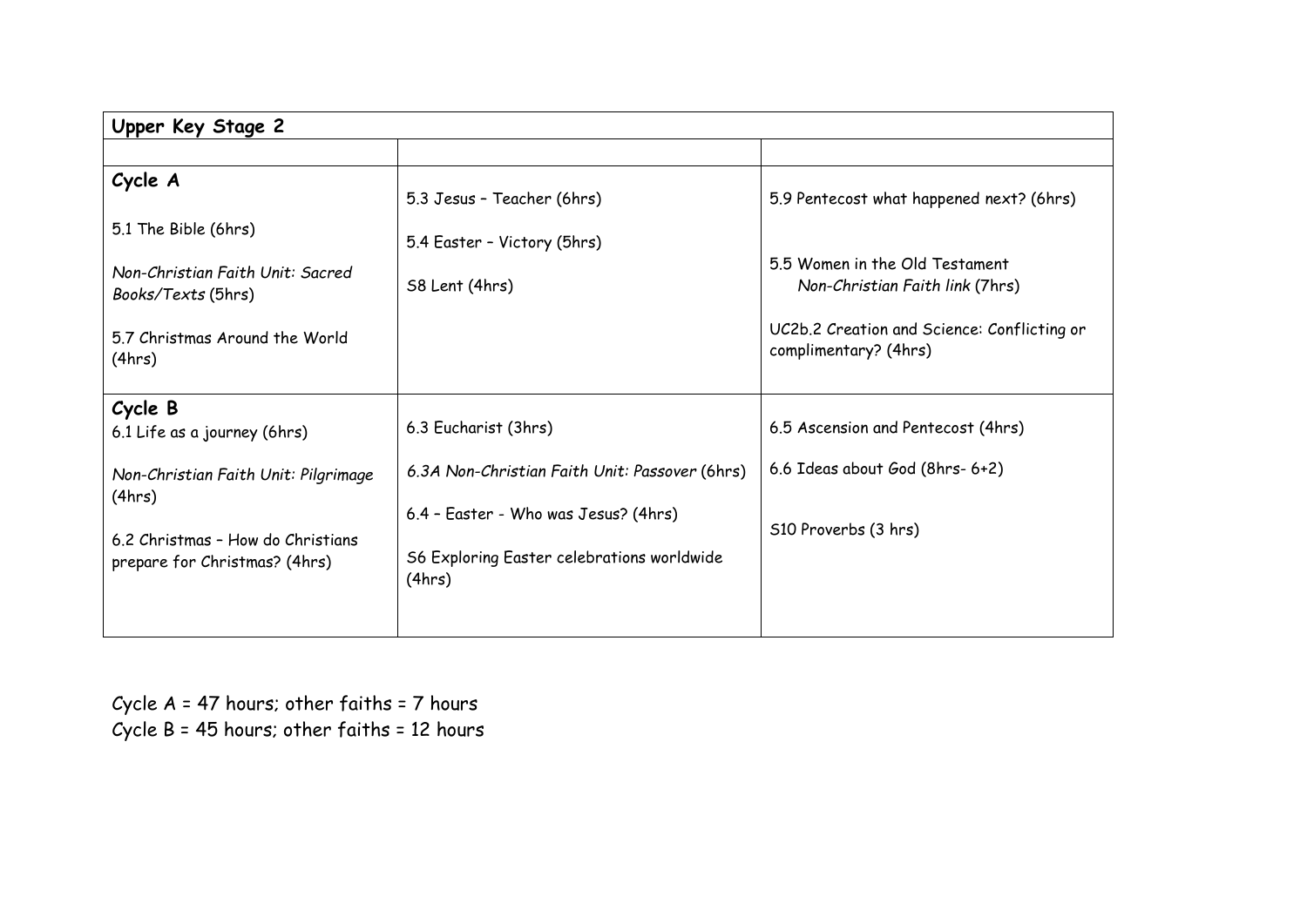| Lower Key Stage 2                                                                  |                                                                                |                                                                                                                 |  |  |
|------------------------------------------------------------------------------------|--------------------------------------------------------------------------------|-----------------------------------------------------------------------------------------------------------------|--|--|
| Autumn                                                                             | Spring                                                                         | Summer                                                                                                          |  |  |
| Cycle A<br>3.6 Harvest (5hrs - 3+2)<br>3.3 Jesus the Man who changed lives         | 3.1 Called by God (6 hrs)<br>3.4 Easter - Joy, Sadness, Joy (5hrs)             | 4.5 The Church (6hrs)<br>Non-Christian Faith Unit: Sacred Places                                                |  |  |
| (6hrs)<br>3.2 Christmas - God with us (4hrs)                                       | S1 Exploring Easter Worldwide (4hrs)                                           | (6hrs)<br>4.6 Prayer (5hrs- 4+1)                                                                                |  |  |
| Cycle B<br>4.3 Jesus the Son of God - Non-Christian<br>faith<br>$link(9hrs - 7+2)$ | 4.1 God, David and The Psalms (6hrs)<br>4.4 Easter - Betrayal and Trust (5hrs) | UC2a.3 What is the trinity? (4hrs)<br>3.5 Rules for living (6hrs)<br>Non-Christian Faith Unit: Rules for living |  |  |
| 4.2 Christmas - Light - Non-Christian<br>$(6hrs - 4+2)$<br>faith link              |                                                                                | (6hrs)                                                                                                          |  |  |

Cycle A = 47 hours; other faiths = 9 hours Cycle B = 45 hours; other faiths = 10 hours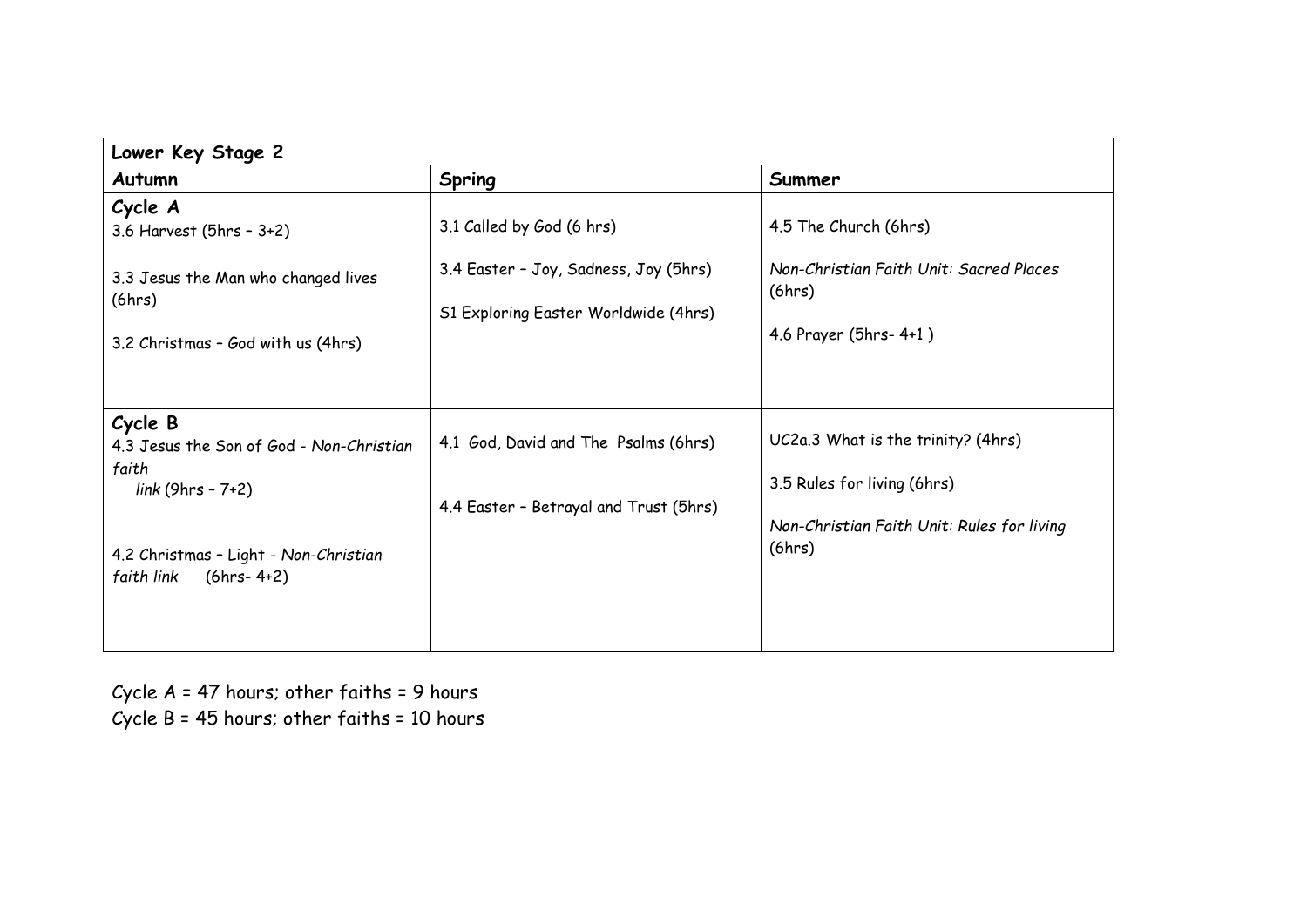| Key Stage 1                                        |                                        |                                                       |  |  |
|----------------------------------------------------|----------------------------------------|-------------------------------------------------------|--|--|
| Autumn                                             | Spring                                 | Summer                                                |  |  |
| Cycle A                                            |                                        |                                                       |  |  |
| 2.1 The Bible (6hrs)                               | 2.3 Jesus friend to everyone (6hrs)    | 2.6 Ascension and Pentecost (4hrs)                    |  |  |
| Non-Christian faith Unit: Special Books<br>(4hrs)  | 2.4 Easter - symbols (5hrs)            | 2.5. The Church (6hrs)                                |  |  |
| 2.2 Christmas - The journey to Bethlehem<br>(4hrs) |                                        | Non-Christian faith Unit: Places of Worship<br>(4hrs) |  |  |
| Cycle B                                            |                                        |                                                       |  |  |
| 1.1 Harvest - Non-Christian faith link             | 1.5 Easter celebrating new life (5hrs) | 1.7 Baptism - Non-Christian faith link                |  |  |
| $(5hrs - 3+2)$                                     |                                        | $(7hrs - 4+3)$                                        |  |  |
|                                                    | 1.4 Jesus was special (6hrs)           |                                                       |  |  |
| 1.2 God & Creation (5hrs)                          |                                        | 1.6 My world Jesus' world (4hrs)                      |  |  |
|                                                    | S13 Multi-cultural Christianity (4hrs) |                                                       |  |  |
| 1.3 Christmas Gifts & Gift Bringers (5hrs)         |                                        | 1.8 Joseph (4 hrs)                                    |  |  |
|                                                    |                                        |                                                       |  |  |

Cycle A = 39 hours; other faiths = 8 hours Cycle  $B = 45$  hours; other faiths =  $5$  hours